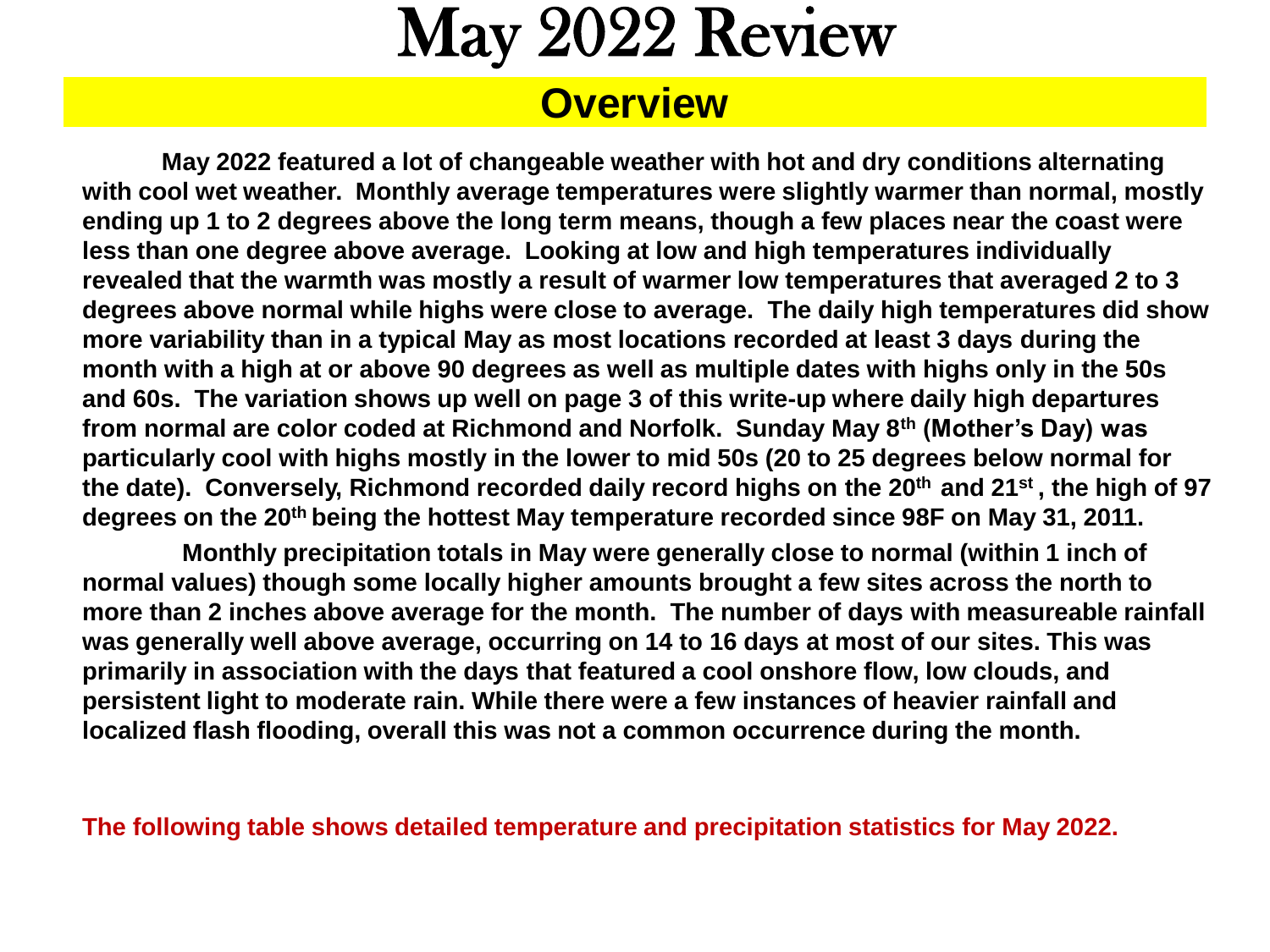### **Tabular Summary of Data for Selected Climate Sites (May):**

| <b>May 2022 Temperature Summary Data</b><br>also on other dates<br>All Normals are 1991-2020 |               |        |                |      |                 |        |                    |                  |      |                      |                  |                      |     |                      |                      |                   |              |               |                         |
|----------------------------------------------------------------------------------------------|---------------|--------|----------------|------|-----------------|--------|--------------------|------------------|------|----------------------|------------------|----------------------|-----|----------------------|----------------------|-------------------|--------------|---------------|-------------------------|
|                                                                                              | Avg Max       |        | <b>Avg Min</b> |      | <b>Avg Temp</b> |        | <b>Daily Highs</b> |                  |      |                      |                  |                      |     |                      |                      | <b>Daily Mins</b> |              |               | <b>Remarks</b>          |
| Site                                                                                         |               | (°F)   |                | (°F) |                 | (°F)   |                    | Warmest (°F)     |      |                      | Coldest (°F)     |                      |     | <b>Warmest (°F)</b>  |                      |                   | Coldest (°F) |               | (if Top Ten List, etc.) |
|                                                                                              | <b>Actual</b> | Dep    | Actual         | Dep  | Actual          | Dep    | <b>Actual</b>      | Date             |      | <b>Normal</b> Actual | Date             | <b>Normal Actual</b> |     | Date                 | <b>Normal Actual</b> |                   | Date         | <b>Normal</b> |                         |
| Richmond                                                                                     | 78.7          | 0.9    | 58.3           | 2.6  | 68.5            | 1.8    | 97                 | 20th             | (92) | 53                   | 8th              | (60)                 | 70  | 21st                 | (69)                 | 41                | 9th          | (42)          | 5 days 90F+             |
| <b>Norfolk</b>                                                                               | 75.7          | $-1.7$ | 60.0           | 0.9  | 67.8            | $-0.5$ | 94                 | 20 <sub>th</sub> | (92) | 53                   | 8th              | (59)                 |     | $72$ $21st$          | (71)                 | 49                | $*9th$       | (47)          | 3 days 90F+             |
| <b>Salisbury</b>                                                                             | 75.1          | 0.7    | 57.0           | 3.8  | 66.0            | 2.2    | 95                 | 31st             | (90) | 51                   | 8th              | (57)                 | 72. | 21st                 | (67)                 | 39                | 1st          | (37)          | 3 days 90F+             |
| <b>Wallops Island</b>                                                                        | 71.6          | $-1.1$ | 57.6           | 2.1  | 64.6            | 0.5    | 91                 | 31st             | (88) | 50                   | 8th              | (58)                 | 69  | 31st                 | (67)                 | 43                | 1st          | (42)          | 2 days 90F+             |
| <b>Elizabeth City</b>                                                                        | 78.3          | 0.3    | 61.2           | 2.8  | 69.7            | 1.5    | 93                 | $^*21st$         | (91) | 56                   | 8th              | (62)                 |     | 74 21st              | (71)                 | 48                | 9th          | (44)          | 3 days 90F+             |
| <b>Ashland, VA</b>                                                                           | 77.9          | 1.4    | 57.1           | 2.4  | 67.5            | 1.9    |                    | 93 20th          | (89) | 52 <sub>2</sub>      | 8th              | (59)                 |     | 73 21st              | (68)                 | 38                | 9th          | (39)          | 3 days 90F+             |
| Corbin, VA                                                                                   | 75.5          | 0.1    | 55.0           | 1.5  | 65.3            | 0.8    | 93                 | $*31st$          | (90) | 53                   | 8th              | (58)                 | 71. | 21st                 | (67)                 | 37                | 9th          | (37)          | 4 days 90F+             |
| Louisa, VA                                                                                   | 77.1          | 1.1    | 54.2           | 2.2  | 65.6            | 1.6    | 93                 | 31st             | (90) | 52                   | 8th              | (60)                 |     | $67$ $^{\circ}$ 22nd | (66)                 | 32 <sub>2</sub>   | 9th          | (34)          | 4 days 90F+             |
| Painter, VA                                                                                  | 75.5          | $-0.2$ | 57.9           | 2.2  | 66.7            | 1.0    | 91                 | $^*31st$         | (88) | 59                   | 8th              | (60)                 | 75. | 21st                 | (70)                 | 41                | 1st          | (42)          | 2 days 90F+             |
| <b>Wakefield, VA</b>                                                                         | 78.8          | 0.2    | 57.8           | 3.1  | 68.3            | 1.7    | 96                 | $^*21st$         | (91) | 49                   | 8th              | (60)                 | 68  | $*31st$              | (68)                 | 40                | 9th          | (39)          | 6 days 90F+             |
| Williamsburg, VA                                                                             | 76.3          | $-0.9$ | 58.9           | 1.9  | 67.6            | 0.5    | 94                 | 20 <sub>th</sub> | (91) | 51                   | 8th              | (61)                 | 70  | 31st                 | (69)                 | 45                | 9th          | (42)          | 4 days 90F+             |
| <b>Edenton, NC</b>                                                                           | 80.0          | 0.7    | 62.2           | 2.8  | 71.1            | 1.7    |                    | 92 *22nd         | (90) | 62                   | 10 <sub>th</sub> | (64)                 | 74  | 21st                 | (70)                 | 47                | 9th          | (44)          | 3 days 90F+             |

| <b>May 2022 Precipitation Summary Data</b> |                  |               |                              |          |                 |          |                 |                  |                   |       |     |         |                          |         |                    |                |
|--------------------------------------------|------------------|---------------|------------------------------|----------|-----------------|----------|-----------------|------------------|-------------------|-------|-----|---------|--------------------------|---------|--------------------|----------------|
|                                            | <b>Total Pre</b> |               | # Pre Days                   |          | # Pre Days      |          | <b>Greatest</b> |                  | <b>Total Snow</b> |       |     |         | # Snow Days  # Snow Days |         | <b>Greatest</b>    | <b>Remarks</b> |
| <b>Site</b>                                | (in.)            |               |                              | (≥0.01") |                 | (≥0.10") |                 | (in.)            |                   | (in.) |     | (20.1") |                          | (≥1.0") | (in.)              |                |
|                                            |                  |               | <b>Actual Dep Actual Dep</b> |          | Actual          | Dep      | Act             | Date             | Act               | Dep   | Act | Dep     | Act                      | Dep     | <b>Actual Date</b> |                |
| Richmond                                   |                  | $3.86 - 0.14$ | 15                           |          | 4               | -3       | 1.32            | 24th             |                   |       |     |         |                          |         |                    |                |
| <b>Norfolk</b>                             | 4.50             | 0.72          | 15                           |          | 10 <sub>1</sub> |          | 0.86            | 6th              |                   |       |     |         |                          |         |                    |                |
| Salisbury                                  | 5.93             | 2.20          | 15                           |          | 10 <sup>1</sup> |          | 1.61            | 16th             |                   |       |     |         |                          |         |                    |                |
| <b>Wallops Island</b>                      | 3.97             | 0.77          | 13                           |          | 11              |          | 0.98            | 13 <sub>th</sub> |                   |       |     |         |                          |         |                    |                |
| <b>Elizabeth City</b>                      | 4.19             | 0.51          | 16                           |          |                 |          | 0.85            | 4th              |                   |       |     |         |                          |         |                    |                |
| <b>Ashland, VA</b>                         | 4.05             | $-0.19$       | 13                           |          | 6               | -1       | 1.39            | 24th             |                   |       |     |         |                          |         |                    |                |
| Corbin, VA                                 | 6.63             | 2.50          | 12                           |          |                 |          | 1.58            | 20th             |                   |       |     |         |                          |         |                    |                |
| Louisa, VA                                 | 4.59             | 0.62          | 15                           |          | 8               |          | 1.41            | 24th             |                   |       |     |         |                          |         |                    |                |
| Painter, VA                                | 3.21             | $-0.44$       | 14                           |          |                 |          | 0.54            | 7th              |                   |       |     |         |                          |         |                    |                |
| <b>Wakefield, VA</b>                       | 3.63             | $-0.52$       | 16                           |          | 9               |          | 0.72            | 6th              |                   |       |     |         |                          |         |                    |                |
| Williamsburg, VA                           | 4.31             | 0.42          | 15                           |          | 9               |          | 1.12            | 24th             |                   |       |     |         |                          |         |                    |                |
| <b>Edenton, NC</b>                         | 4.36             | 0.64          | 16                           |          | 10 <sup>1</sup> |          | 0.85            | 14th             |                   |       |     |         |                          |         |                    |                |

*\* "Dep"= Departure* from the 30-year normals (1991-2020). Temperature departures are shaded orange for 1 F or more warmer than average (dark red for 4 F or greater anomalies) and blue for 1 F or more cooler than average (dark blue for 4 F or more below normal). Similarly, precipitation departures are shaded green for 0.50" or more wetter than average (dark green for 2.00" or more) and tan for 0.50" or more drier than average (dark brown for 2.00" or more drier). Snowfall departures are shaded purple for 1" or more above average and tan for 1" or more below average.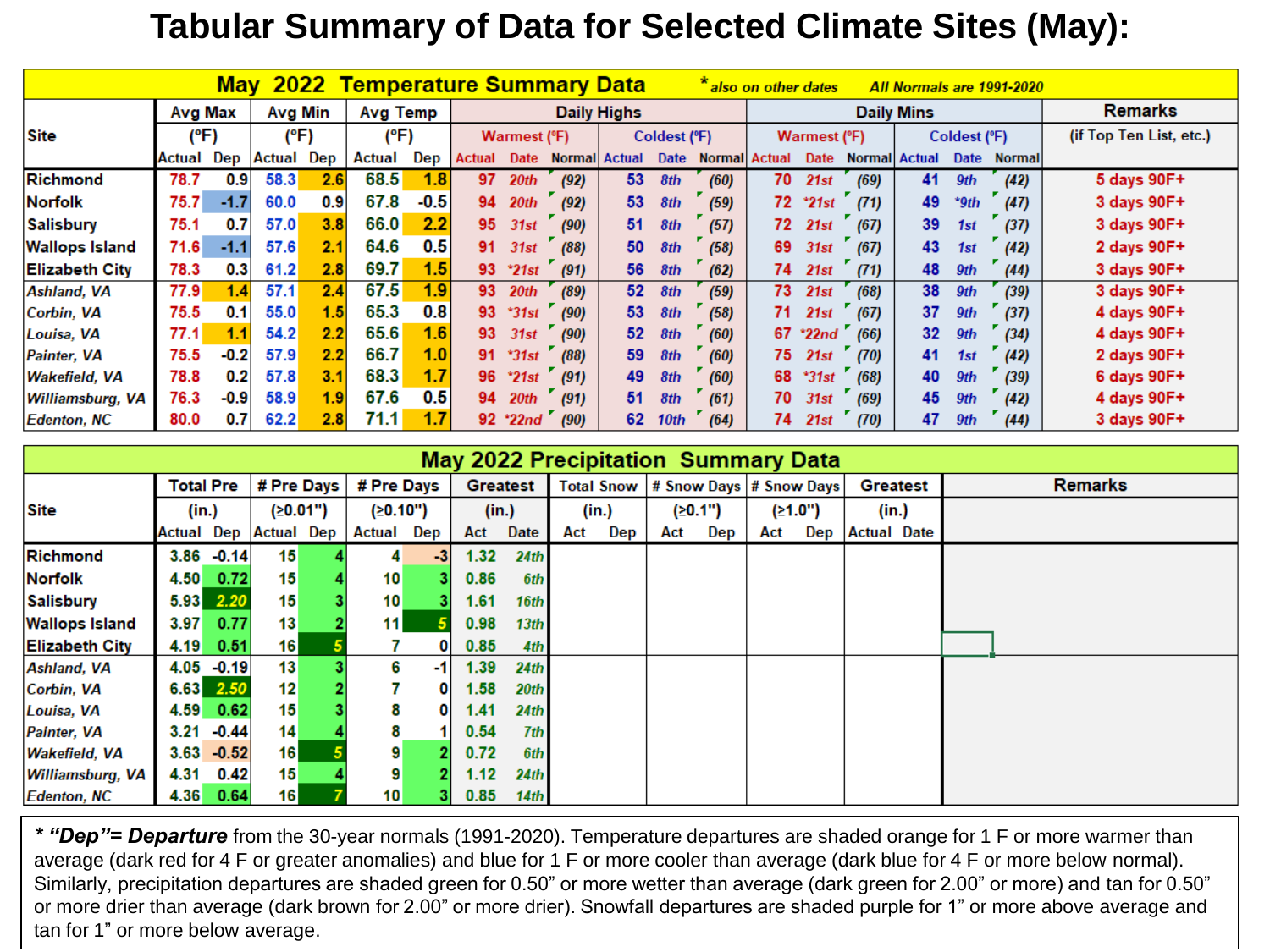# **Daily High Temperature Departures at Richmond & Norfolk, VA**